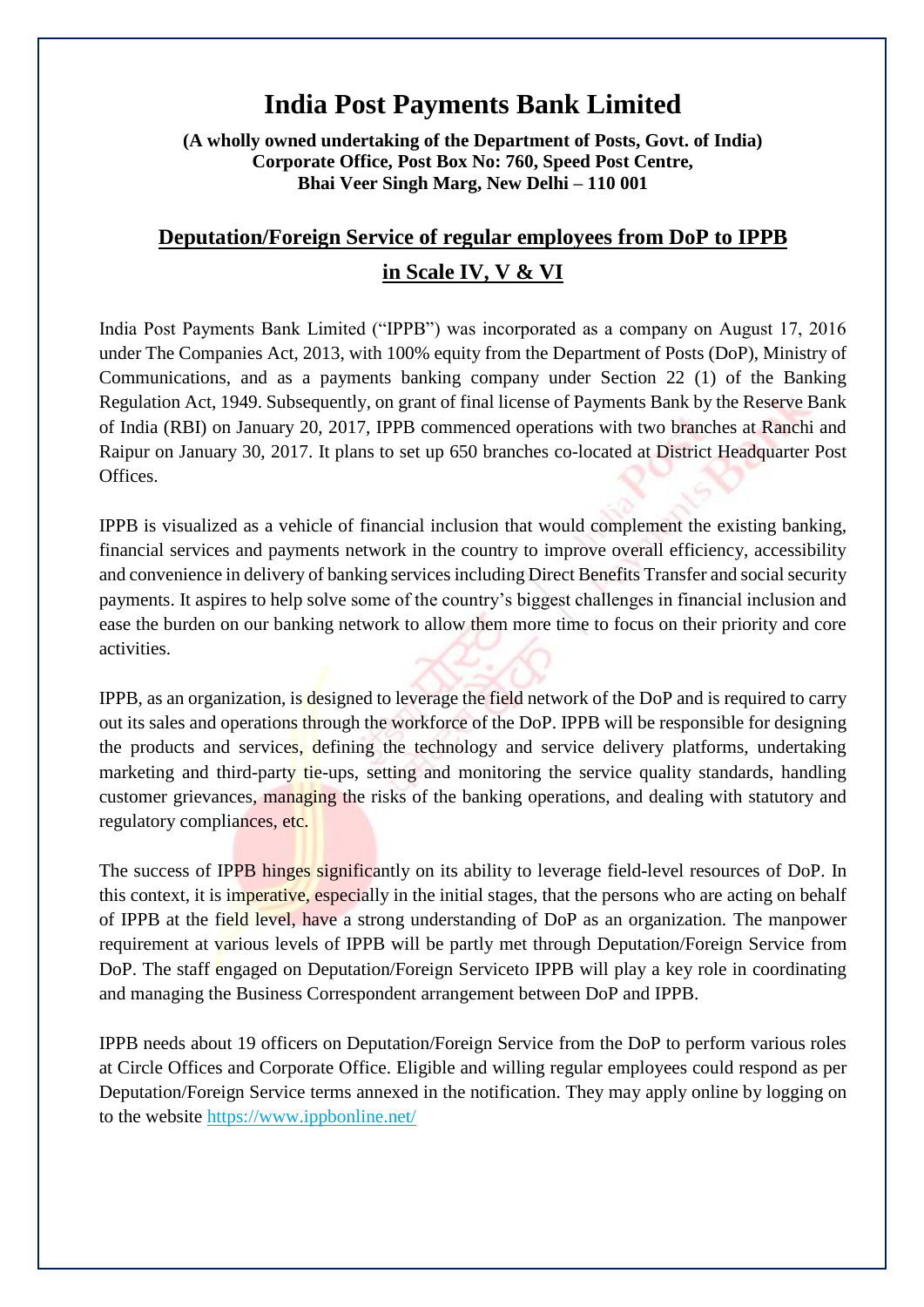**Before applying, candidates are advised to ensure that they fulfill the stipulated eligibility criteria otherwise their application will be summarily rejected.** 

**The important dates to be noted are as follows:**

| <b>Activity</b>                                                                                        | <b>Cut-off Date</b>        |
|--------------------------------------------------------------------------------------------------------|----------------------------|
| On-line registration including payment of<br>fee and Edit/Modification of application<br>by candidates | $07/06/2018$ to 28/06/2018 |

#### **This advertisement contains the following details:**

| <b>Section</b>                                 | <b>Section Title</b>          | <b>Details in Section</b>                            |  |
|------------------------------------------------|-------------------------------|------------------------------------------------------|--|
| A                                              | Posts                         | Name and grades of posts for which Deputation        |  |
|                                                |                               | Foreign Service is desired.                          |  |
| B                                              | <b>Job Profiles</b>           | Details on roles of posts for which Deputation/      |  |
|                                                |                               | Foreign Service is desired.                          |  |
| C                                              | Eligibility Criteria          | Details on the eligibility criteria such as age and  |  |
|                                                |                               | experience have been provided.                       |  |
| D                                              | <b>Application Guidelines</b> | Guidelines on application submission and other       |  |
|                                                |                               | general instructions.                                |  |
| E                                              | <b>Selection Procedure</b>    | Brief on Selection Procedure that shall be followed. |  |
| <b>Annexure-I</b>                              | Photo & Sign                  | Detailed guidelines on uploading Photograph and      |  |
|                                                |                               | signature.                                           |  |
| <b>Annexure-II</b>                             | Terms of                      | Detailed Terms for employees joining IPPB on         |  |
|                                                | Deputation/Foreign            | Deputation/Foreign Service/Engagement.               |  |
|                                                | Service/Engagement            |                                                      |  |
| <b>Office Locations</b><br><b>Annexure-III</b> |                               | Details of the office locations.                     |  |

## **General Information:**

- **1.** The Registered Office of IPPB is in New Delhi.
- **2.** Detailed Terms & Conditions for DoP personnel on Deputation/Foreign Service from Department of Post are provided in **Annexure-II**.
- **3.** The period of Deputation/Foreign Service would be for 3 years and the same may be extended for another one year, if required.
- **4.** Total number of vacancies for regular employees required on Deputation/Foreign Service from DoP in scale IV, V & VI is 19, details of which are shown under Section A (Posts) below.
- **5.** All applicants shall go through a selection process conducted by IPPB.
- **6.** Any legal proceedings in respect of any matter of claim or dispute arising out of this advertisement and/or an application in response thereto can be instituted only in New Delhi and courts/tribunals/forums at New Delhi only shall have sole and exclusive jurisdiction to try any cause/dispute.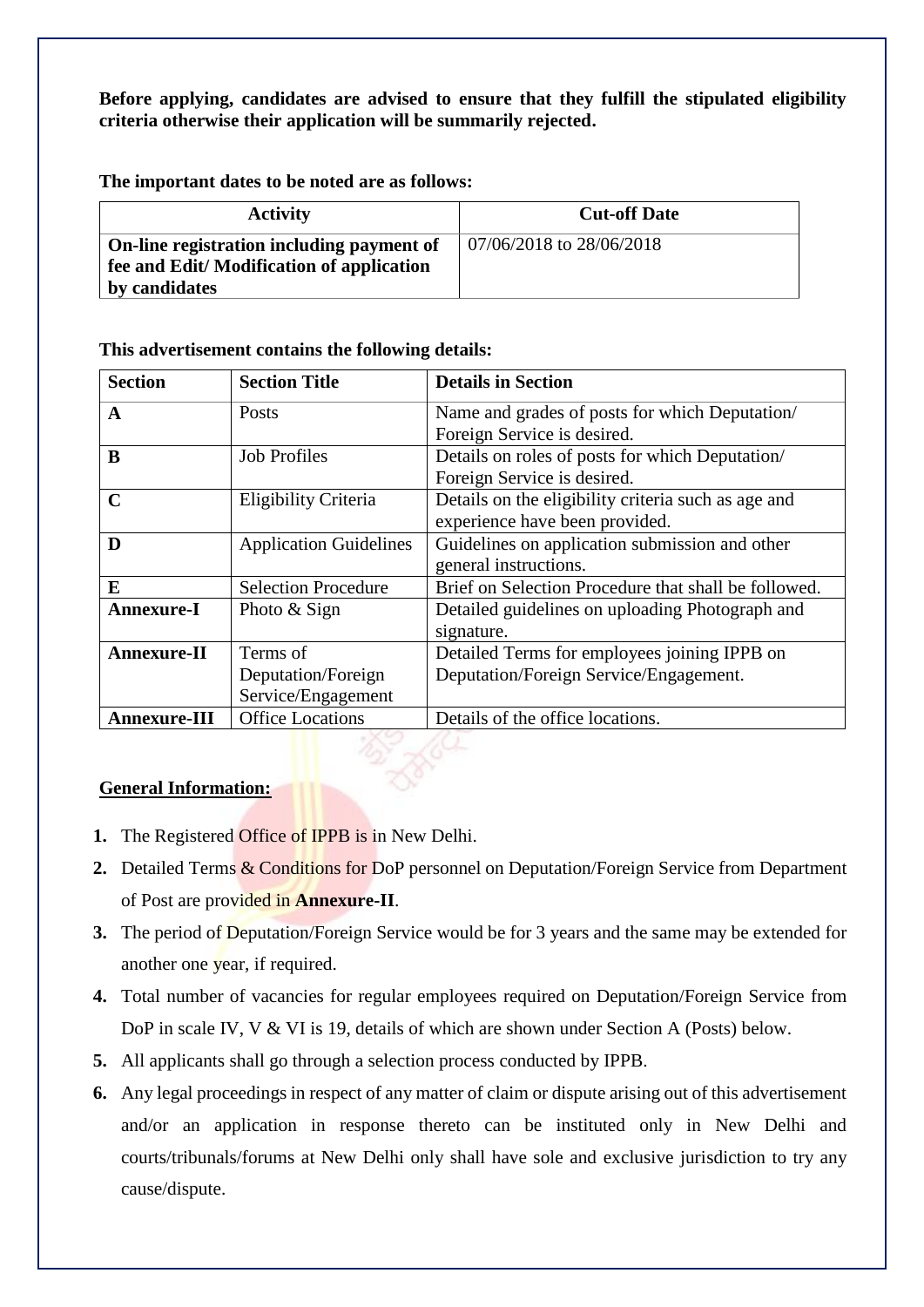# **A. POSTS**

| #                                                                                                    | Designation/<br><b>Scale</b><br>Role      |                                                                     | No. of<br>vacancies                | Location                                          | <b>Selection Pool</b>                                      | Pay scale at IPPB                                        |
|------------------------------------------------------------------------------------------------------|-------------------------------------------|---------------------------------------------------------------------|------------------------------------|---------------------------------------------------|------------------------------------------------------------|----------------------------------------------------------|
| Deputy General<br>Manager<br>$(DGM)$ – Head<br>VI<br>1<br>Financial<br>Inclusion and<br>Coordination |                                           | 01                                                                  | <b>IPPB</b><br>Corporate<br>Office | Junior<br>Administrative<br>Grade (NFSG<br>level) | $68,680 - 1,960(4)$<br>$-76,520$                           |                                                          |
| $\mathbf{V}$<br>$\mathbf 2$                                                                          |                                           | Assistant<br>General<br>Manager<br>$(AGM)$ – Circle<br>Liaison Head | 06                                 | Circle<br>HQ                                      | Junior<br>Administrative<br>Grade                          | $59,170 - 1,650(2)$<br>$-62,470-1,800$<br>$(2) - 66,070$ |
| <b>Chief Manager</b><br>- Circle Liaison<br>IV<br>3<br>Manager                                       |                                           | 12                                                                  | Circle<br>HQ                       | Senior Time<br>Scale                              | $50,030 - 1,460(4)$<br>$-55,870 - 1,650$<br>$(2) - 59,170$ |                                                          |
|                                                                                                      |                                           | <b>Total</b>                                                        | 19                                 |                                                   |                                                            |                                                          |
|                                                                                                      | <b>B. JOB PROFILES</b>                    |                                                                     |                                    |                                                   |                                                            |                                                          |
|                                                                                                      | Job Profiles of the posts are as follows: |                                                                     |                                    |                                                   |                                                            |                                                          |

# **B. JOB PROFILES**

| #            | <b>Scale</b> | Designation/                                                                                    | <b>Job Profile</b>                                                                                                                                                                                                                                                                                                                                                                                                                                                                                                                                                                                                                                                                                                                                                                                                                                                                                                                                                                                                                                                                                                                                                                                                                    |  |
|--------------|--------------|-------------------------------------------------------------------------------------------------|---------------------------------------------------------------------------------------------------------------------------------------------------------------------------------------------------------------------------------------------------------------------------------------------------------------------------------------------------------------------------------------------------------------------------------------------------------------------------------------------------------------------------------------------------------------------------------------------------------------------------------------------------------------------------------------------------------------------------------------------------------------------------------------------------------------------------------------------------------------------------------------------------------------------------------------------------------------------------------------------------------------------------------------------------------------------------------------------------------------------------------------------------------------------------------------------------------------------------------------|--|
|              |              | Role                                                                                            |                                                                                                                                                                                                                                                                                                                                                                                                                                                                                                                                                                                                                                                                                                                                                                                                                                                                                                                                                                                                                                                                                                                                                                                                                                       |  |
| $\mathbf{1}$ | VI           | Deputy<br>General<br>Manager<br>$(DGM)$ –<br>Head<br>Financial<br>Inclusion and<br>Coordination | <b>Growing business with DoP:</b><br>Identify opportunities for IPPB to deliver services to $DoP -$<br>across different areas: e-commerce, counter payments,<br>online payments, distribution of third party financial services<br>to DoP employees, etc.<br>Create a portfolio of these opportunities and actively pursue<br>them with DoP sponsors.<br>Work with the Product Head, Distribution Head in IPPB on<br>these pursuits.<br>Conceive and design proof-of-concepts implementations to<br>win these pursuits.<br>Enable a close partnership between DoP and IPPB for<br>$\bullet$<br>winning business that will add value to both. organizations.<br>Such business includes DBT mandates. Ensure that relevant<br>DoP and IPPB owners come together to pitch DBT mandates<br>to select ministries/ states, etc.<br>Responsible for managing the joint performance reviews<br>between IPPB and DoP.<br><b>Distribution:</b><br>Work with the Head, Distribution to assess ways to improve<br>$\bullet$<br>the productivity of the DoP last mile, i.e. postmen, counter<br>staff, GDSs.<br>Be a channel for feedback from the DoP last mile on key<br>$\bullet$<br>matters related to distribution such as incentives, device |  |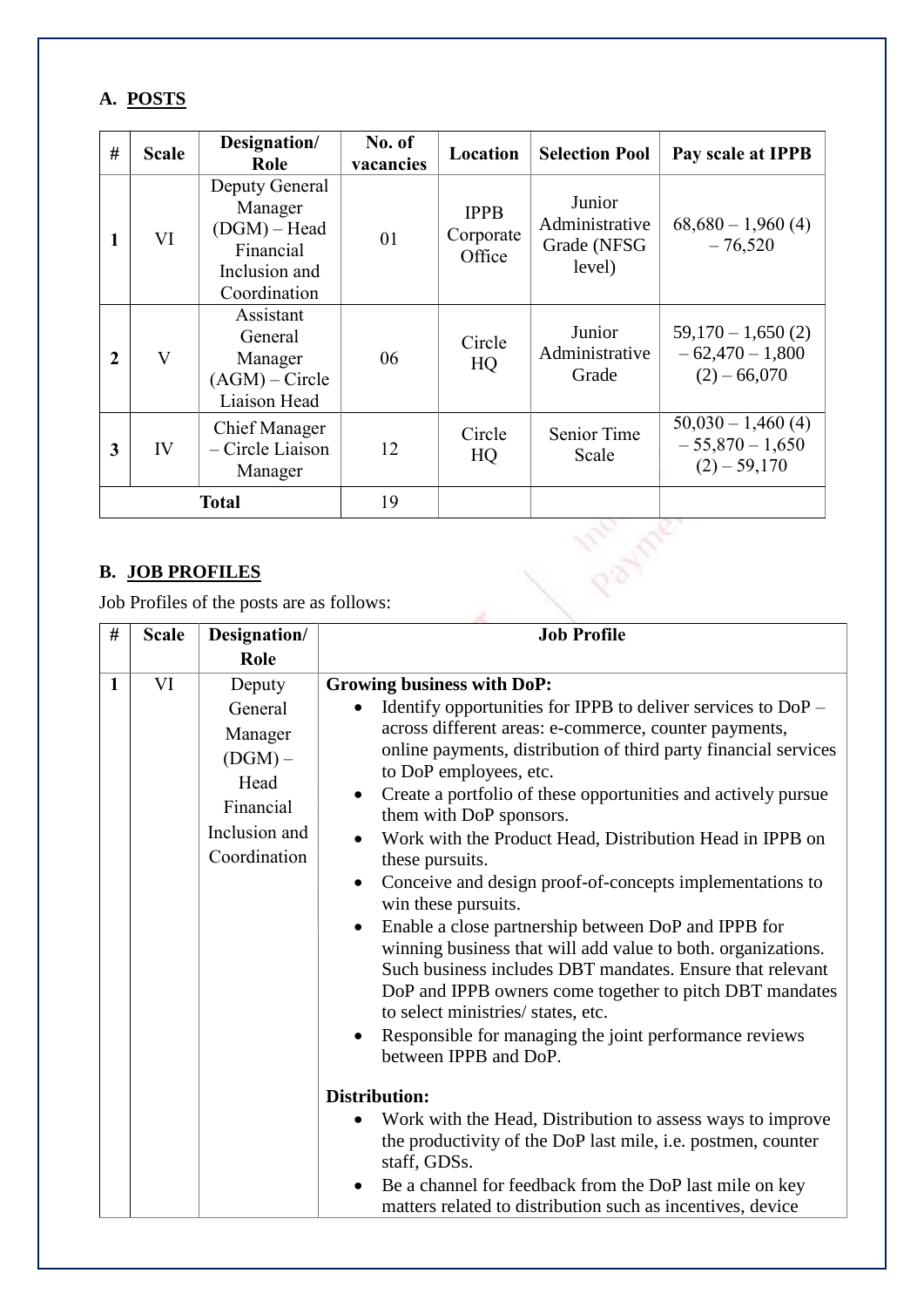| #              | <b>Scale</b> | Designation/                                                           | <b>Job Profile</b>                                                                                                                                                                                                                                                                                                                                                                                                                                                                                                                                                                                                                                                                                                                                                                                                                                                               |  |
|----------------|--------------|------------------------------------------------------------------------|----------------------------------------------------------------------------------------------------------------------------------------------------------------------------------------------------------------------------------------------------------------------------------------------------------------------------------------------------------------------------------------------------------------------------------------------------------------------------------------------------------------------------------------------------------------------------------------------------------------------------------------------------------------------------------------------------------------------------------------------------------------------------------------------------------------------------------------------------------------------------------|--|
|                |              | Role                                                                   |                                                                                                                                                                                                                                                                                                                                                                                                                                                                                                                                                                                                                                                                                                                                                                                                                                                                                  |  |
|                |              |                                                                        | usability, process effectiveness, customer preferences, ability<br>to sell third party products, etc.<br>Actively document such feedback and conceive of initiatives<br>$\bullet$<br>to enhance last mile productivity.<br>Work with the Head Distribution to identify owners for<br>implementation of these initiatives and track their<br>implementation.<br><b>Focus on Financial Inclusion:</b>                                                                                                                                                                                                                                                                                                                                                                                                                                                                              |  |
|                |              |                                                                        | Define financial inclusion targets in consultation with IPPB<br>$\bullet$<br>top management. Define strategy and plan to meet the target.<br>Focus on achieving alignment between financial inclusion<br>mandate of Government of India and Sales & Distribution<br>strategy of IPPB.<br>Work closely with the Distribution, Product and Operations<br>teams to launch products, drive campaigns etc. to achieve<br>financial inclusion targets.<br>Ongoing monitoring and reporting progress on financial<br>inclusion.<br>Act as an interface with external government stakeholders<br>(other than DoP) and apprise IPPB management of applicable<br>policies, guidelines and other aspects of Government<br>functioning $-$ in the overall context of financial inclusion.                                                                                                    |  |
|                |              |                                                                        | <b>Facilitate overall coordination with DoP:</b><br>Act as an advisor to IPPB CEO and top management on<br>$\bullet$<br>matters related to understanding the legacy, systems, policies<br>and culture of Department of Posts.<br>Advise IPPB management in understanding the voice of<br>various stakeholders at DoP including officer unions, non-<br>executive unions, GDS unions and other opinion makers.<br>Drive interactions between the top management of IPPB and<br>$\bullet$<br>senior leadership of DoP at HQ on various aspects including<br>communications,<br>setting,<br>business<br>business<br>target<br>performance reviews etc.<br>Drive IPPB agenda within DoP Circles, Regions, Divisions<br>etc. by way of workshops, conferences and other internal<br>communications tools - promoting IPPB vision, brand,<br>policies, processes, success stories etc. |  |
| $\overline{2}$ | V            | Assistant<br>General<br>Manager<br>$(AGM)$ –<br>Circle<br>Liaison Head | <b>Business Planning:</b><br>Responsible for finalizing the circle-level and branch-level<br>business targets based on discussion with DoP counterparts.<br><b>Sales, Business Development and Marketing:</b><br>Responsible for defining the Circle level strategy on driving<br>sales & marketing initiatives by utilizing a bottom up<br>approach.<br>Set up the performance parameters for the team in the circle<br>and execute the corporate office business plans.                                                                                                                                                                                                                                                                                                                                                                                                        |  |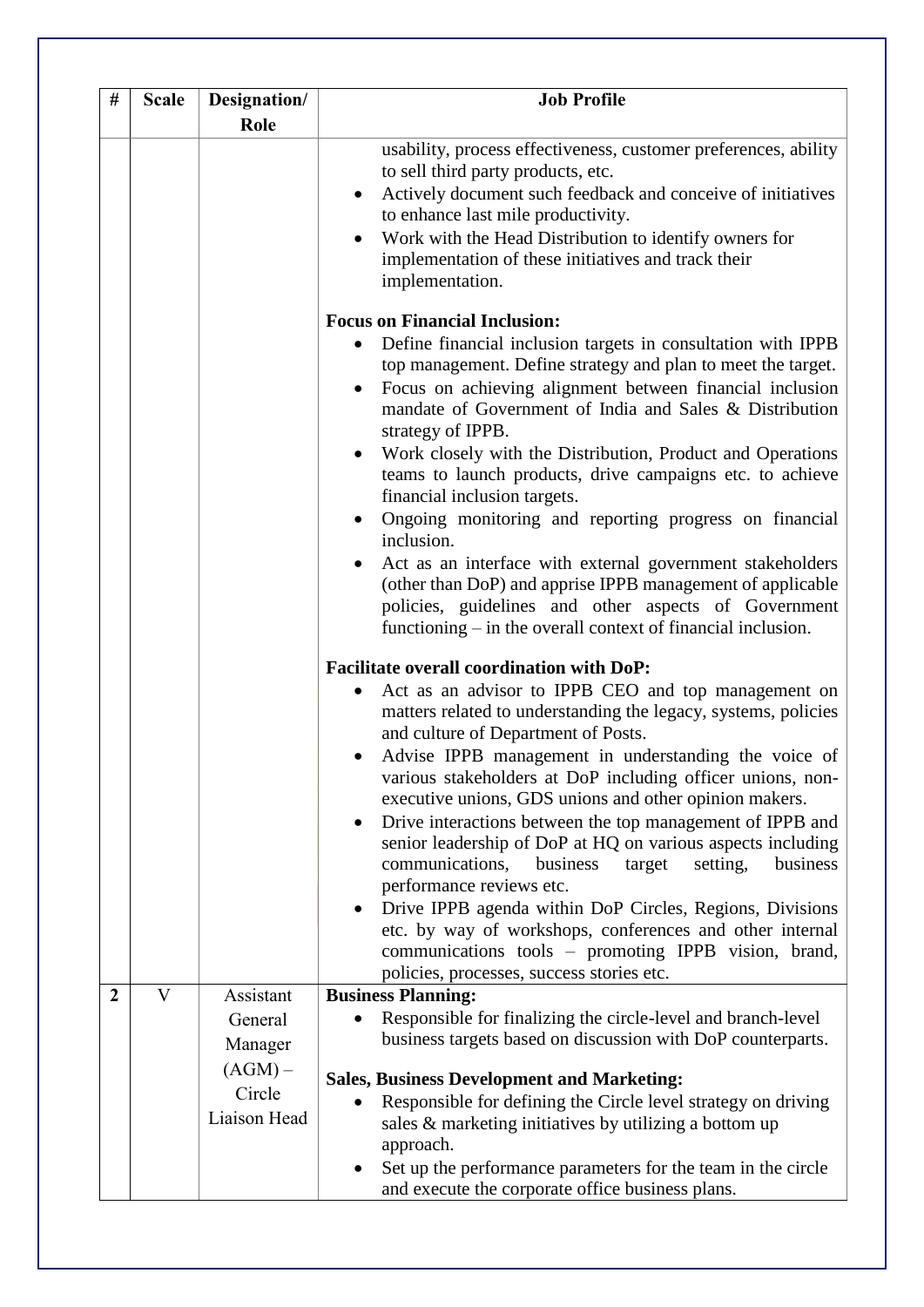| # | <b>Scale</b> | Designation/<br>Role | <b>Job Profile</b>                                                                                                                                                                                                                                                                                                                                                                                                                                                                                                                                                                                                                                                                                                                                                                                                                                                                                                                                    |  |
|---|--------------|----------------------|-------------------------------------------------------------------------------------------------------------------------------------------------------------------------------------------------------------------------------------------------------------------------------------------------------------------------------------------------------------------------------------------------------------------------------------------------------------------------------------------------------------------------------------------------------------------------------------------------------------------------------------------------------------------------------------------------------------------------------------------------------------------------------------------------------------------------------------------------------------------------------------------------------------------------------------------------------|--|
|   |              |                      | Monitor the team performance and allocate the targets in<br>$\bullet$<br>consultation with the DoP Circle office.<br>Ensure the State level Tie-ups with the State Government<br>departments for the Subsidy and other agency business.<br>Ensure the enterprise level tie-ups at state level and even<br>national level for the enterprises located in their circle.<br>Responsibility to build, augment the Marketing, Image and<br>brand building of IPPB.                                                                                                                                                                                                                                                                                                                                                                                                                                                                                         |  |
|   |              |                      | <b>Coordination with DoP:</b>                                                                                                                                                                                                                                                                                                                                                                                                                                                                                                                                                                                                                                                                                                                                                                                                                                                                                                                         |  |
|   |              |                      | Responsible for managing the interface with DoP Circle and<br>CPMG on behalf of IPPB.<br>Responsible for conducting periodic business review<br>$\bullet$<br>meeting with DOP circle head to appraise him/her on<br>procedural issues faced by IPPB.                                                                                                                                                                                                                                                                                                                                                                                                                                                                                                                                                                                                                                                                                                  |  |
|   |              |                      | <b>Operations and Compliance:</b>                                                                                                                                                                                                                                                                                                                                                                                                                                                                                                                                                                                                                                                                                                                                                                                                                                                                                                                     |  |
|   |              |                      | Drive the branch, access point readiness and agent training,<br>certification and activity.<br>Monitor rollout of initiatives in all branches within the Circle<br>$\bullet$<br>including training, financial inclusion mandates, technology<br>and infrastructure up-gradation, marketing & branding<br>initiatives etc.<br>Monitor the performance of the Branches within the Circle<br>$\bullet$<br>on various compliances.<br>Operation level smooth implementations and changes<br>handling.<br>MIS (Collection, analysis, submission, reports, replies to<br>Corporate Office/ regulatory bodies/ business related).<br>Oversee the EoD reports pertaining the Cash Balancing,<br>Operational tasks for all the IPPB branches falling under his/<br>her jurisdiction.<br>Regular visits/ meetings with IPPB/ DoP officers in the<br>respective district levels and rendering advisory<br>communications on newly introduced regulatory aspects. |  |
|   |              |                      | <b>Customer Service and grievance:</b><br>Oversee grievance resolutions SLAs for all Branches in the<br>$\bullet$<br>Circle.<br>Responsible for customer satisfaction levels, oversee                                                                                                                                                                                                                                                                                                                                                                                                                                                                                                                                                                                                                                                                                                                                                                 |  |
|   |              |                      | interaction with customer committees etc.<br>Supervise and oversee grievance mechanism for commission<br>payout issues and their resolution.<br>Responsible to oversee the reasonable TAT is complied in<br>resolving Customers queries/ grievances/ suggestions<br>emanating for all his Circle related branches.                                                                                                                                                                                                                                                                                                                                                                                                                                                                                                                                                                                                                                    |  |
|   |              |                      | <b>Performance Management:</b>                                                                                                                                                                                                                                                                                                                                                                                                                                                                                                                                                                                                                                                                                                                                                                                                                                                                                                                        |  |
|   |              |                      | Responsible for monitoring the operations, sales and<br>customer service performance of all Branches within the                                                                                                                                                                                                                                                                                                                                                                                                                                                                                                                                                                                                                                                                                                                                                                                                                                       |  |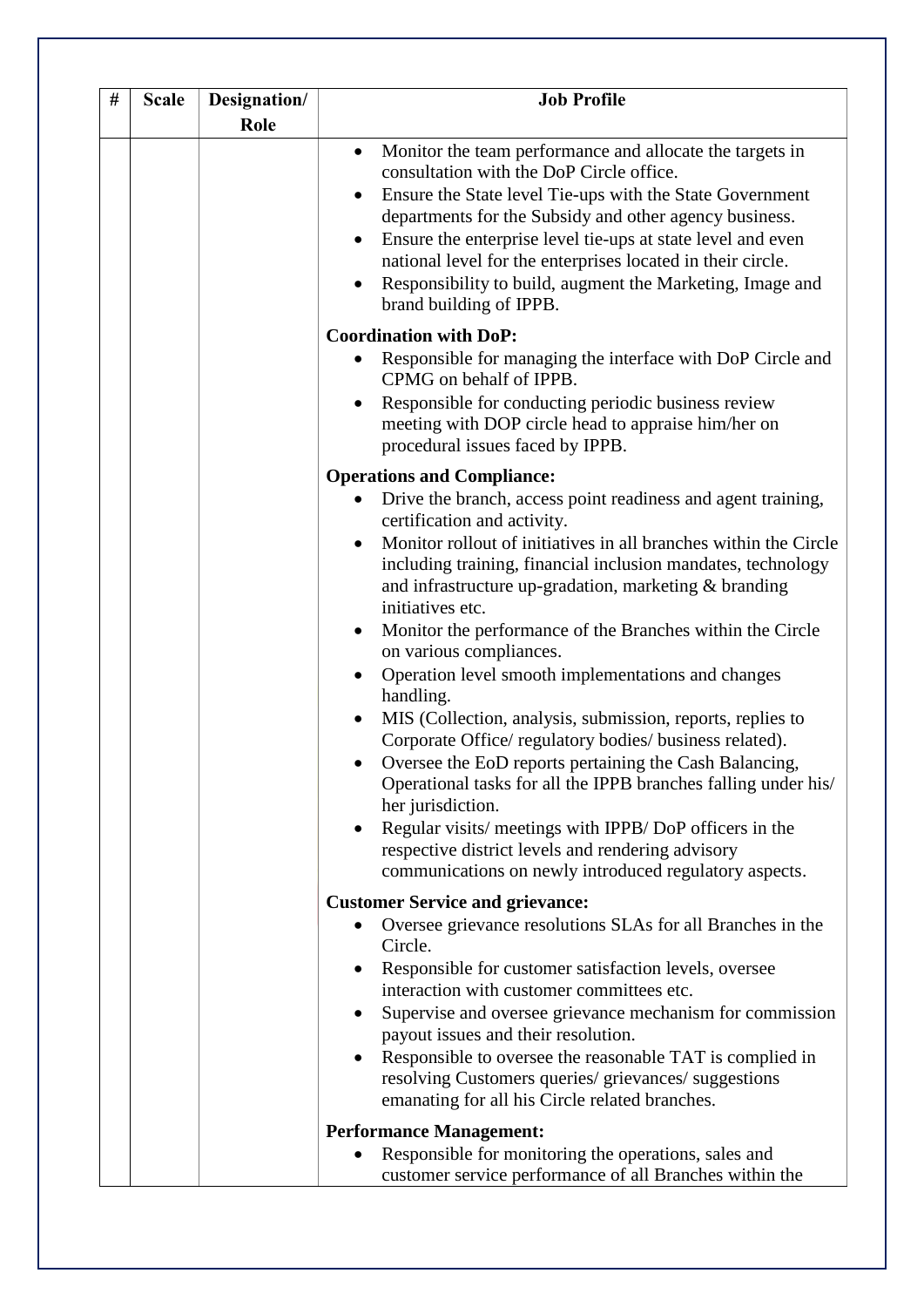| # | <b>Scale</b> | Designation/                                         | <b>Job Profile</b>                                                                                                                                                                                                                                                                                                                                                                                                                                                                                                                                                                                                                                                                                                                                                                                                                                                                                                                                                                                                                                                                                                                                                                                                                                                                                                                                                                                                                                                                                                                                                      |
|---|--------------|------------------------------------------------------|-------------------------------------------------------------------------------------------------------------------------------------------------------------------------------------------------------------------------------------------------------------------------------------------------------------------------------------------------------------------------------------------------------------------------------------------------------------------------------------------------------------------------------------------------------------------------------------------------------------------------------------------------------------------------------------------------------------------------------------------------------------------------------------------------------------------------------------------------------------------------------------------------------------------------------------------------------------------------------------------------------------------------------------------------------------------------------------------------------------------------------------------------------------------------------------------------------------------------------------------------------------------------------------------------------------------------------------------------------------------------------------------------------------------------------------------------------------------------------------------------------------------------------------------------------------------------|
|   |              | Role                                                 |                                                                                                                                                                                                                                                                                                                                                                                                                                                                                                                                                                                                                                                                                                                                                                                                                                                                                                                                                                                                                                                                                                                                                                                                                                                                                                                                                                                                                                                                                                                                                                         |
|   |              |                                                      | Circle on defined dashboard in conjunction with senior<br>leadership of IPPB (Corporate office).                                                                                                                                                                                                                                                                                                                                                                                                                                                                                                                                                                                                                                                                                                                                                                                                                                                                                                                                                                                                                                                                                                                                                                                                                                                                                                                                                                                                                                                                        |
|   |              |                                                      | <b>Human Resource:</b>                                                                                                                                                                                                                                                                                                                                                                                                                                                                                                                                                                                                                                                                                                                                                                                                                                                                                                                                                                                                                                                                                                                                                                                                                                                                                                                                                                                                                                                                                                                                                  |
|   |              |                                                      | Plan and execute the training programs.<br>$\bullet$                                                                                                                                                                                                                                                                                                                                                                                                                                                                                                                                                                                                                                                                                                                                                                                                                                                                                                                                                                                                                                                                                                                                                                                                                                                                                                                                                                                                                                                                                                                    |
| 3 | IV           | Chief<br>$Manager -$<br>Circle<br>Liaison<br>Manager | <b>Operations &amp; Processes:</b><br>Responsible for monitoring key performance indicators on<br>operational performance of IPPB branches and access points<br>within the Circle.<br>Activate and set-up the IPPB footprint across business lines<br>eg. DBT services, enterprise mandates.<br>Periodically (As per defined schedule) interact with Circle<br>and Division offices of DoP to discuss on-ground issues<br>being faced in driving IPPB operations including<br>infrastructure issues being faced by GDS.<br>Conduct periodic review meetings with DoP interface with<br>Division and Circle levels to discuss the performance of DoP<br>access points – incl. cash management, incentive payments,<br>device management, other operations logistics.<br>Responsible for driving the training of IPPB recruits on DoP<br>$\bullet$<br>functioning and systems.<br>Plan and drive execution of the training refresher courses for<br>end-users.<br>Customer service & grievance management:<br>Review and Monitor the resolution of customer. grievances,<br>mis-selling complaints within the defined SLAs.<br>Oversee customer interaction/committees at branch and<br>$\bullet$<br>access points.<br><b>Compliance:</b><br>Work closely with the DoP Circle office in ensuring the<br>access points operate as per procedures laid down by IPPB.<br>Drive certifications for the end-users in line with internal and<br>regulatory requirement.<br><b>Business Development / Alliances:</b><br>Identify new opportunities for payments solutions across |
|   |              |                                                      | institutional, Govt/DBT, merchant and customer segment<br>categories.<br>Identify partnership and alliances opportunities.<br>Work with DoP Circle office and civil administration to<br>identify mechanisms for targeting last mile customers,<br>merchants (both online and offline).                                                                                                                                                                                                                                                                                                                                                                                                                                                                                                                                                                                                                                                                                                                                                                                                                                                                                                                                                                                                                                                                                                                                                                                                                                                                                 |
|   |              |                                                      | Sales & marketing:                                                                                                                                                                                                                                                                                                                                                                                                                                                                                                                                                                                                                                                                                                                                                                                                                                                                                                                                                                                                                                                                                                                                                                                                                                                                                                                                                                                                                                                                                                                                                      |
|   |              |                                                      | Responsible for setting targets and monitoring the sales<br>performance of all branches within the Circle in discussion<br>with DoP counterparts.                                                                                                                                                                                                                                                                                                                                                                                                                                                                                                                                                                                                                                                                                                                                                                                                                                                                                                                                                                                                                                                                                                                                                                                                                                                                                                                                                                                                                       |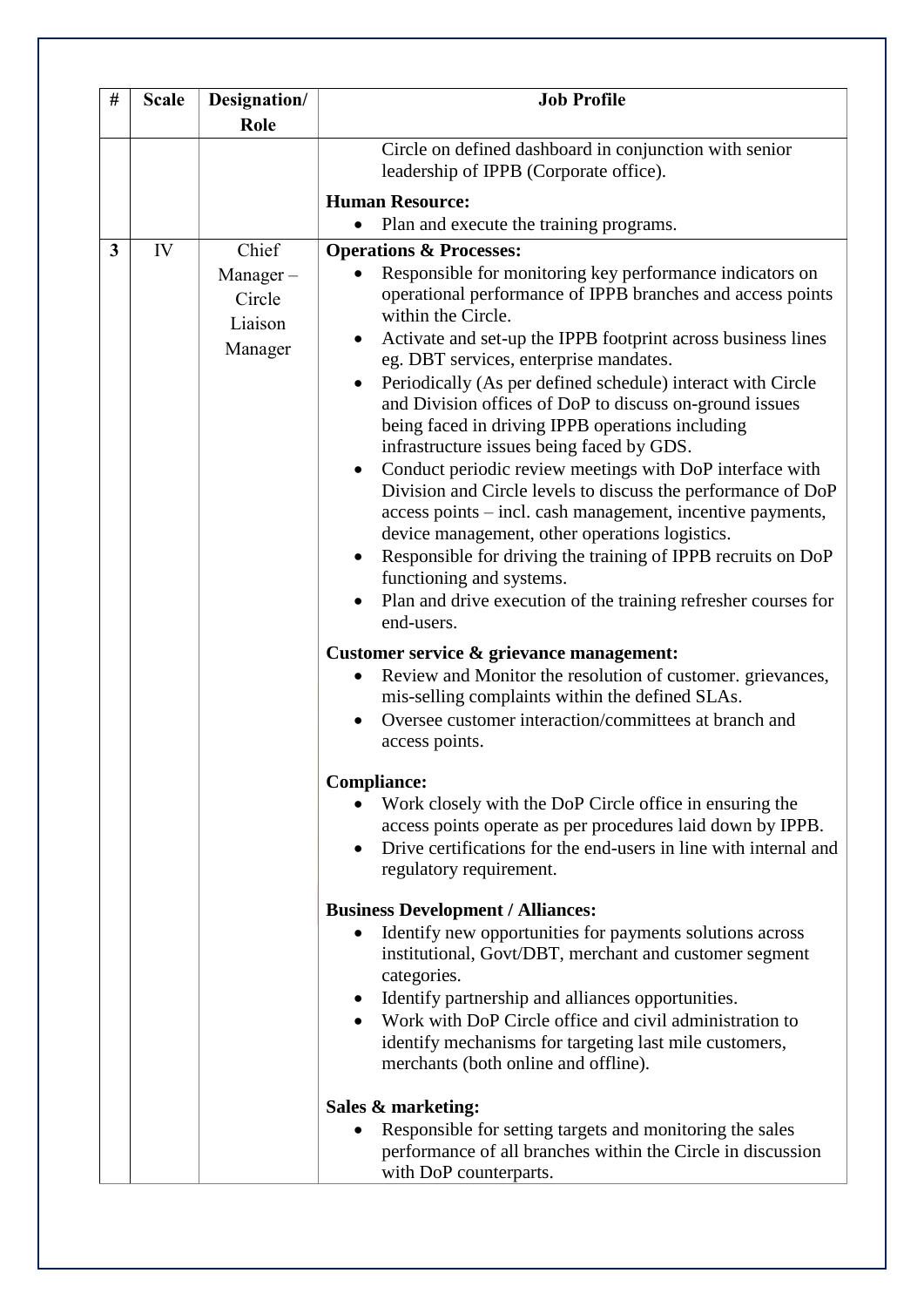| # | <b>Scale</b> | Designation/<br>Role | <b>Job Profile</b>                                                                                                                                                                                                                                                                                                                                                                                                                                                                                                    |
|---|--------------|----------------------|-----------------------------------------------------------------------------------------------------------------------------------------------------------------------------------------------------------------------------------------------------------------------------------------------------------------------------------------------------------------------------------------------------------------------------------------------------------------------------------------------------------------------|
|   |              |                      | Engagement with IPPB Corporate to understand the<br>Advertising and Communication Strategy and build aligned<br>customized campaigns in partnership with DOP officers at a<br>local level.<br>Work with DoP Circle office for monitoring implementation<br>of last mile sales initiatives.<br>Conduct periodic review meetings with DoP interface with<br>Division and Circle levels to discuss the sales related<br>performance of DoP access points.                                                                |
|   |              |                      | <b>Product and Training:</b><br>Oversee launch/release of new products and related allied<br>activities.<br>Support Circle Head in monitoring rollout of initiatives in all<br>branches within the Circle including training, financial<br>inclusion mandates, technology and infrastructure up-<br>gradation, marketing & branding initiatives etc.<br>Work with DoP officers in developing incentive schemes<br>Interface with the 3rd parties for product distribution<br>campaigns and drive last mile execution. |

 $\overline{6}$ 

1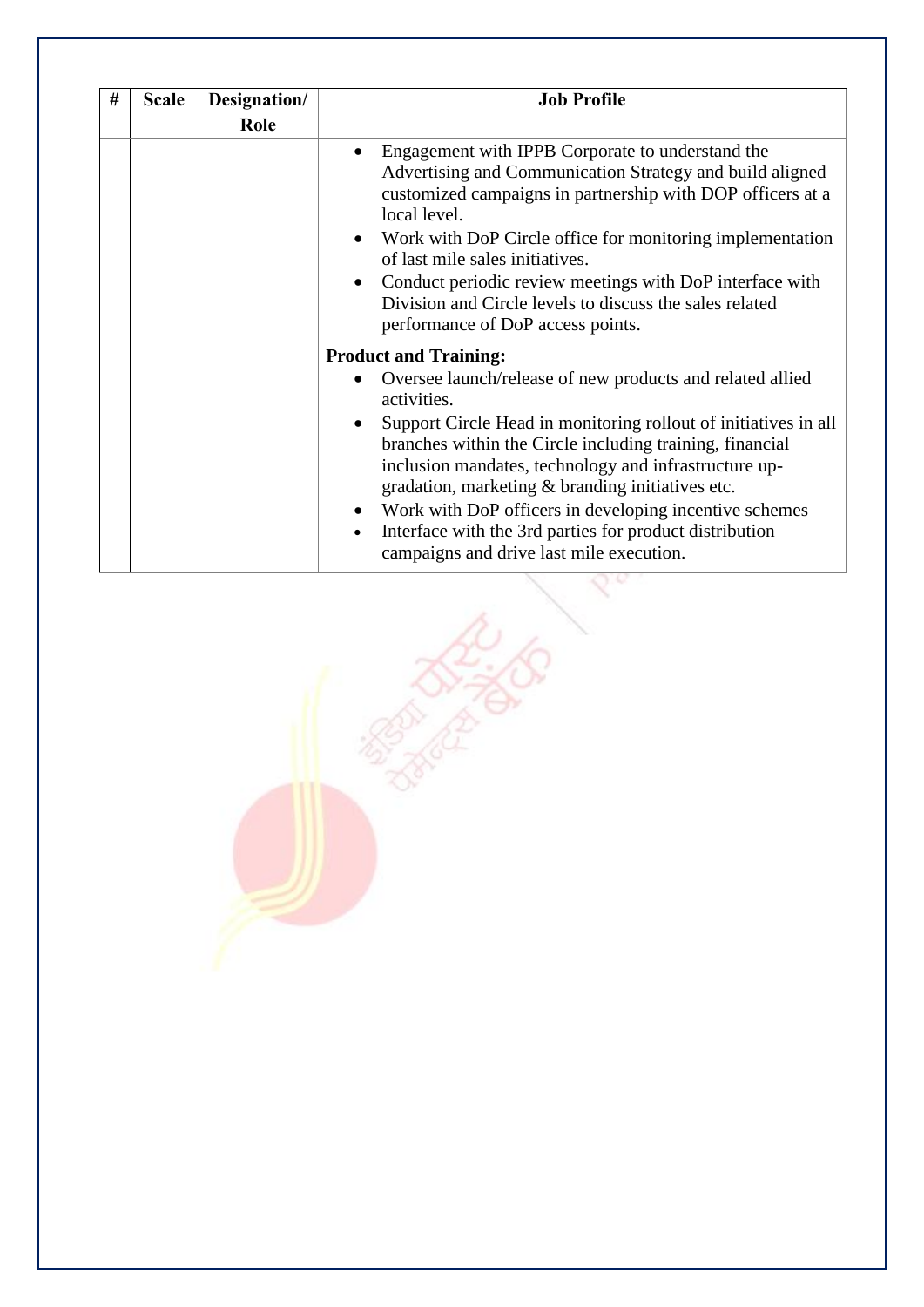# **C. JOB SPECIFICATIONS**

The Age, Education and Experience as on 01.05.2018 for the posts specified in Section A are prescribed as under:

| #                       | <b>Scale</b> | Designation/<br>Role                                                                               | <b>Eligibility Criteria</b>                                                                         |                                                                                          |                                                                                                                                                                                                                                                                                                                                    |
|-------------------------|--------------|----------------------------------------------------------------------------------------------------|-----------------------------------------------------------------------------------------------------|------------------------------------------------------------------------------------------|------------------------------------------------------------------------------------------------------------------------------------------------------------------------------------------------------------------------------------------------------------------------------------------------------------------------------------|
|                         |              |                                                                                                    | <b>Upper Age</b><br>limit                                                                           | <b>Education</b><br>Qualification                                                        | <b>Eligibility criteria</b>                                                                                                                                                                                                                                                                                                        |
| 1                       | VI           | Deputy<br>General<br>Manager<br>$(DGM)$ –<br>Head<br>Financial<br>Inclusion<br>and<br>Coordination | Maximum of<br>50 years<br>(Candidates<br>should have<br>been born not<br>earlier than<br>02/05/1968 | Graduate from<br>University/<br>Institution/<br>Board<br>recognized by                   | Officers of the Department of<br>Posts regularly appointed to<br>Junior Administrative Grade<br>(NFSG)<br>Experience: Financial Inclusion,<br>Driving rural programs such as<br>Aadhaar, MNREGA, DBT,<br>subsidies management etc.,<br>Experience in postal services                                                               |
| $\overline{2}$          | $\mathbf{V}$ | Assistant<br>General<br>Manager<br>$(AGM)$ –<br>Circle<br>Liaison<br>Head                          | Maximum of<br>50 years<br>(Candidates<br>should have<br>been born not<br>earlier than<br>02/05/1968 | the Government<br>of India (or)<br>approved by a<br>Government<br><b>Regulatory Body</b> | Officers of the Department of<br>Posts regularly appointed to<br>Junior Administrative Grade<br><b>Experience:</b> Experience in Rural<br>banking, financial inclusion,<br>Experience in postal services,<br>Experience in rural upliftment and<br>financial inclusion programs such<br>as Aadhaar, MNREGA, DBT,<br>subsidies etc. |
| $\overline{\mathbf{3}}$ | IV           | Chief<br>$Manager -$<br>Circle<br>Liaison<br>Manager                                               | Maximum of<br>50 years<br>(Candidates<br>should have<br>been born not<br>earlier than<br>02/05/1968 |                                                                                          | Officers of the Department of<br>Posts regularly appointed to<br>Senior Time Scale.<br>Preferred Experience: Experience<br>in Rural banking, Financial<br>Inclusion, Experience in postal<br>services.                                                                                                                             |

### **D. APPLICATION GUIDELINES**

The candidates can apply only for one post. Candidates can apply online only from **07/06/2018** to **28/06/2018** and no other mode of application will be accepted.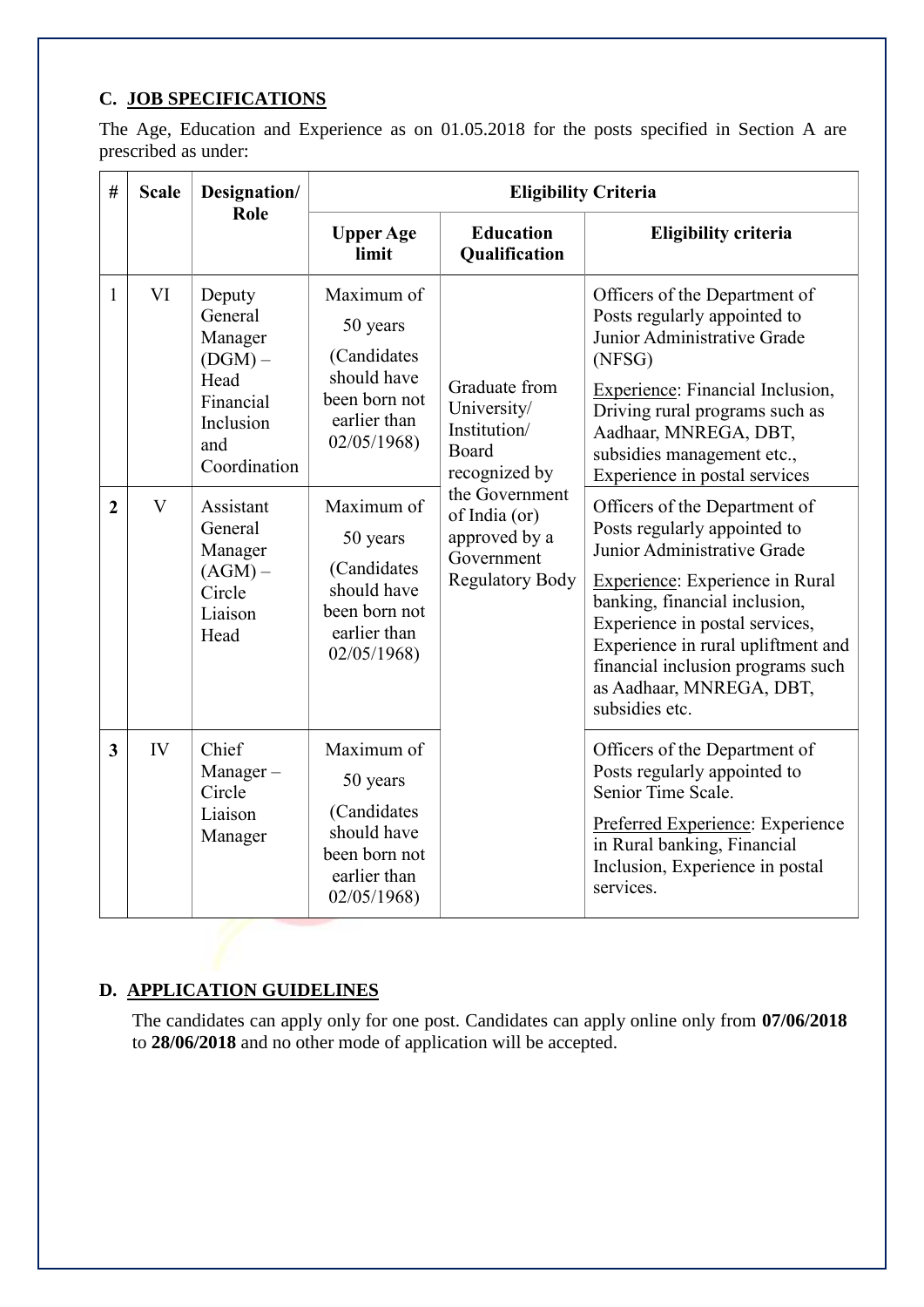## **1. PRE-REQUISITES FOR APPLYING ONLINE**

Before applying online, candidates should:

- i. Scan their photograph and signature ensuring that both the photograph and signature adhere to the required specifications as mentioned in this advertisement at **Annexure-I**.
- ii. Have a valid personal email ID which should be kept active till the completion of this recruitment process. IPPB shall send communications through the registered e-mail ID. Under no circumstances, a candidate should share with/mention e-mail ID to / of any other person. In case a candidate does not have a valid personal e-mail ID, he/she should create his/her new e-mail ID before applying on-line and must maintain that email account.

# **2. PROCEDURE FOR APPLYING ONLINE**

- a. Candidates are first required to go to the IPPB's authorised website<http://www.ippbonline.net/> and click the option "Click here to apply online for posts on Deputation/Foreign Service from DoP to IPPB in Scale IV, V & VI" to open the online Application Form.
- b. To register their application candidates will be entering their basic information in the online application form. After that a provisional registration number and password will be generated by the system and displayed on the screen. Candidate should note down the provisional registration number and password. An Email & SMS indicating the Provisional Registration Number and Password will also be sent.
- c. Candidates are required to upload their photograph and signature as per the specifications given in the **Annexure I** of this form.
- **d. Candidates are advised to carefully fill the online application themselves as no change in any of the data filled in the online application will be possible / entertained.**
- e. Prior to submission of the online application, candidates are advised to use the "SAVE AND NEXT" facility to verify the details in the online application form and modify the same, if required. No change is permitted after clicking on FINAL SUBMIT button.
- **f. Application Fee / Intimation Charges (Non-Refundable) is INR 300.00/- (Rupees Three Hundred Only)**
- g. Candidates should ensure their eligibility before paying the fees/applying online.
- h. Application once made will not be allowed to be withdrawn and fee once paid will NOT be refunded under any circumstances nor can it be held in reserve for any other future selection process.

# **3. MODE OF PAYMENT**

- i. Candidates have to make the payment of requisite fees / intimation charges through ONLINE mode only.
- ii. Candidates should carefully fill the details in the online Application at the appropriate places very carefully and click on the "FINAL SUBMIT" button at the end of the Online Application format. Before pressing the "FINAL SUBMIT" button, candidates are advised to verify every field filled in the application. The name of the candidate and his /her father/husband etc. should be spelt correctly in the application as it appears in the certificates/mark sheets. Any change/alteration found may disqualify the candidature.
- iii. In case the candidate is unable to fill the application form in one go, he/ she can save the data already entered.
- iv. Once the application is filled in completely, candidate should submit the final data.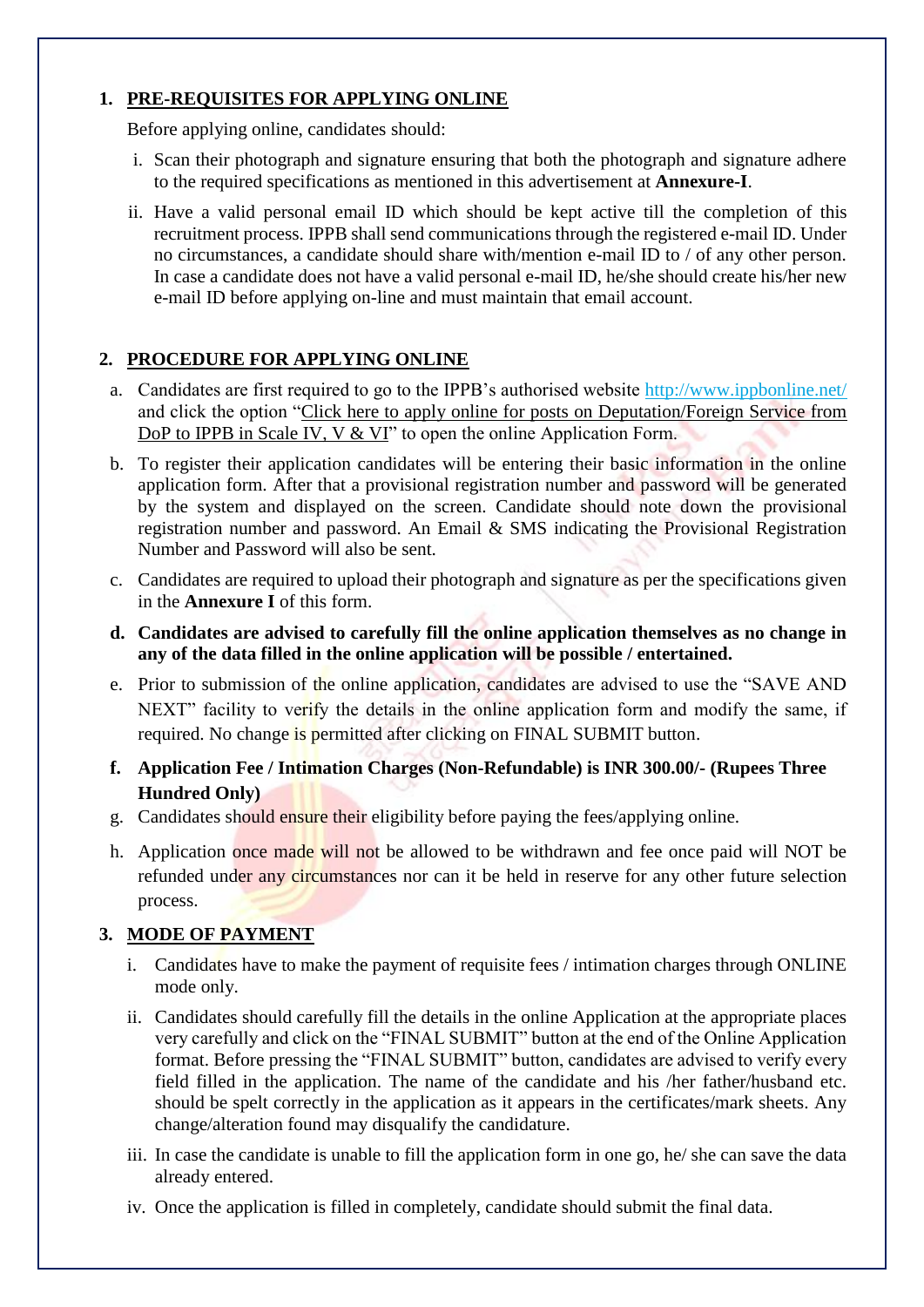- v. The application form is integrated with the payment gateway and the payment process can be completed by following the instructions.
	- ─ The payment can be made by using Debit Cards (RuPay/ Visa/ MasterCard/ Maestro), Credit Cards, Internet banking, IMPS, Cash Cards/ Mobile Wallets by providing information as asked on the screen.
	- After Final Submission, an additional page of the application form is displayed wherein candidates may follow the instructions and fill the requisite details.
	- ─ If the online transaction has not been successfully completed, then candidates are advised to login again with their provisional registration number and password and pay the Application Fees/ Intimation Charges online.
	- ─ On successful completion of the transaction, an e-receipt will be generated.
	- ─ Candidates are required to take a printout of the e-receipt and online application form containing fee details. Please note that if the same cannot be generated online transaction may not have been successful.
	- Non-generation of 'E-Receipt' indicates PAYMENT FAILURE. On failure of payment, Candidates are advised to login again using their Provisional Registration Number and Password and repeat the process of payment.
	- ─ There is a facility to print the application form containing fee details post payment of fees.
- vi. After submitting your payment information in the online application form, please wait for the intimation from the server, DO NOT press back or refresh button in order to avoid double charge.
- vii. For Credit Card users: All charges are listed in Indian Rupee. If you use a non-Indian credit card, your bank will convert to your local currency based on prevailing exchange rates.
- viii.To ensure the security of your data, please close the browser window once your transaction is completed.
- ix. After completing the procedure of applying on-line including payment of fees, the candidate should take a printout of the system generated on-line application form, ensure the particulars filled in are accurate and retain it along with Registration Number and Password for future reference. THEY SHOULD NOT SEND THIS PRINTOUT TO IPPB.
- x. An email / SMS intimation with the Registration Number and Password generated on successful registration of the application will be sent to the candidate's email ID / Mobile Number specified in the online application form as a system generated acknowledgement. If candidates do not receive the email and SMS intimations at the email ID / Mobile number specified by them, they may consider that their online application has not been successfully registered.
- xi. An online application which is incomplete in any respect such as without photograph and signature uploaded in the online application form will not be considered as valid.
- xii. Candidates are advised in their own interest to apply on-line much before the closing date and not to wait till the last date to avoid the possibility of disconnection / inability / failure to log onto IPPB's authorized website on account of heavy load on internet / website jam.
- xiii.IPPB does not assume any responsibility for the candidates not being able to submit their applications within the last date on account of the aforesaid reasons or for any other reason beyond the control of IPPB.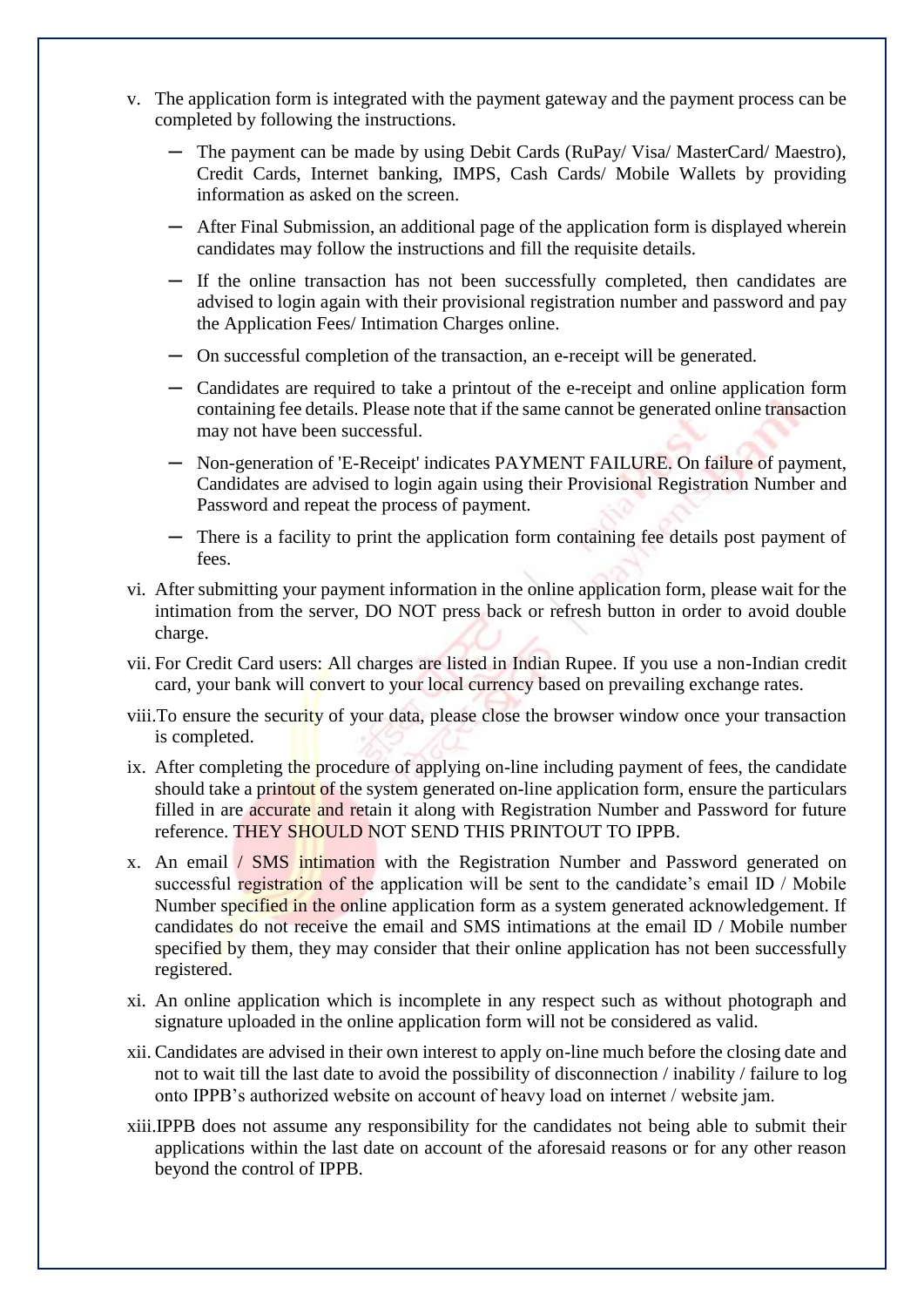Please note that the above procedure is the only valid procedure for applying. No other mode of application or incomplete steps would be accepted and such applications would be rejected.

**Please note that all the particulars mentioned in the online application including Name of the Candidate, Category, Date of Birth, Address, Mobile Number, Email ID etc. will be considered as final and no change/modifications will be allowed after submission of the online application form. Candidates are hence advised to fill in the online application form with the utmost care as no correspondence regarding change of details will be entertained. IPPB will not be responsible for any consequences arising out of furnishing of incorrect and incomplete details in the application or omission to provide the required details in the application form.**

#### **4. OTHER CONDITIONS**

- Vacancies given in this advertisement are indicative.
- No change in the data already registered by the candidate in the application form is possible.
- Issuance of offer of Deputation/Foreign Service including terms and conditions, formalities for verification, joining etc. is solely the decision of IPPB and shall be final and binding.
- IPPB reserves the right to cancel, reallot roles/ change the process depending upon exigencies or otherwise.

#### **5. GENERAL INSTRUCTIONS**

- i. Candidates are advised to take a printout of their system generated online application form after submitting the application.
- ii. Candidates should satisfy themselves about their eligibility for the post applied for.
- iii. Candidates are advised in their own interest to apply online much before the closing date and not to wait till the last date to avoid the possibility of disconnection / inability / failure to log on to the website on account of heavy load on internet or website jam.
- iv. IPPB does not assume any responsibility for the candidates not being able to submit their applications within the last date on account of any reason beyond the control of IPPB.
- v. Not more than one application should be submitted by a candidate. In case of multiple applications, only the last valid (completed) application will be retained and the application fee / intimation charges paid for the other registrations will stand forfeited. Multiple attendance/ appearance by a candidate in examination will be summarily rejected/ candidature cancelled.
- vi. Candidates are advised to keep their e-mail ID alive for receiving advices, viz. interview call letters/ correspondence etc.
- vii. Candidates will have to invariably produce and submit the requisite documents such as valid interview call letter, photocopies of photo-identity proof, address proof, Education Qualification certificates, experience certificates, and such other relevant documents as deemed fit by IPPB, bearing the same name as it appears on the submitted application form etc. at the time of interview or subsequently.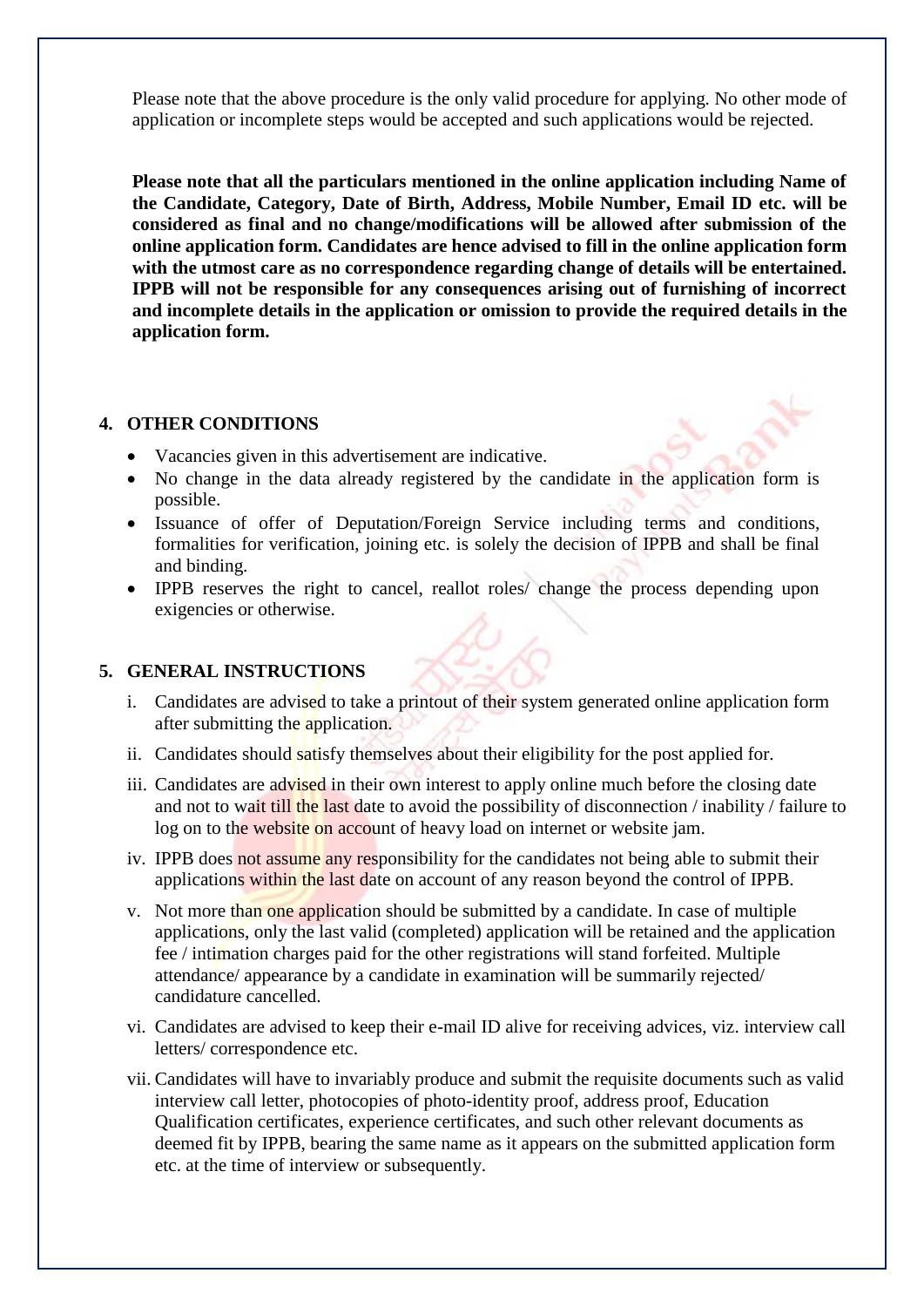- viii.Before applying for the post, the candidate should ensure that he/she fulfils the eligibility and other norms mentioned in this advertisement. Candidates are therefore advised to carefully read this advertisement and follow all the instructions given for submitting online application.
- ix. A Candidate's admission to the interview and subsequent processes is strictly provisional. The mere fact that the Interview Call Letter has been issued to the candidate does not imply that his/ her candidature has been finally cleared by IPPB. IPPB would be free to reject any application, at any stage of the process, cancel the candidature of the candidate in case it is detected at any stage that a candidate does not fulfill the eligibility norms and/or that he/she has furnished any incorrect/false information/certificate/documents or has suppressed any material fact(s). If candidature of any candidate is rejected for any reason according to the terms and conditions of this advertisement, no further representation in this regard will be entertained. If any of these shortcomings is/are detected after Deputation/Foreign Service to IPPB, his/her services are liable to be summarily terminated.
- x. Decision of IPPB in all matters regarding eligibility of the candidate, the stages at which such scrutiny of eligibility is to be undertaken, qualifications and other eligibility norms, the documents to be produced for the purpose of the conduct of Interview, verification etc. and any other matter relating to the process will be final and binding on the candidate. No correspondence or personal enquiries shall be entertained by IPPB in this behalf.
- xi. Any canvassing or creating influence for undue advantage shall lead to disqualification from the process.
- xii. Any request for change of address, details mentioned in the application form will not be entertained.
- xiii. Any request for change of date, time and venue for Interview will not be entertained.
- xiv. In case any dispute arises on account of interpretation of clauses in any version of this advertisement other than English, the English version available on the authorized website shall prevail.
- xv. A candidate should ensure that the signatures appended by him/her in all the places viz. in his/her application form, attendance sheet etc. and in all correspondence with IPPB in future should be identical and there should be no variation of any kind.
- xvi.A recent, recognizable photograph (4.5cm  $\times$  3.5cm) should be uploaded by the candidate in the online application form and the candidate should ensure that copies of the same are retained for use at various stages of the process. Candidates are also advised not to change their appearance till the process is completed. Failure to produce the same photograph at various stages of the process or doubt about identity at any stage could lead to disqualification.
- xvii. IPPB shall not be responsible for any application made/ wrong information provided by an unauthorized person / institution. Candidates are advised not to share/ mention their application details with/to anyone.
- xviii. IPPB reserves the right to change (cancel/ modify/ add) any of the criteria, method of selection and provisional allotment etc.
- xix. Intimations will be sent by email and/ or SMS only to the email ID and mobile number registered in the online application form
- xx. IPPB shall not be responsible if the information/ intimations do not reach candidates in case of change in the mobile number, email address, technical fault or otherwise, beyond the control of IPPB and candidates are advised to keep a close watch on the authorised website for latest updates.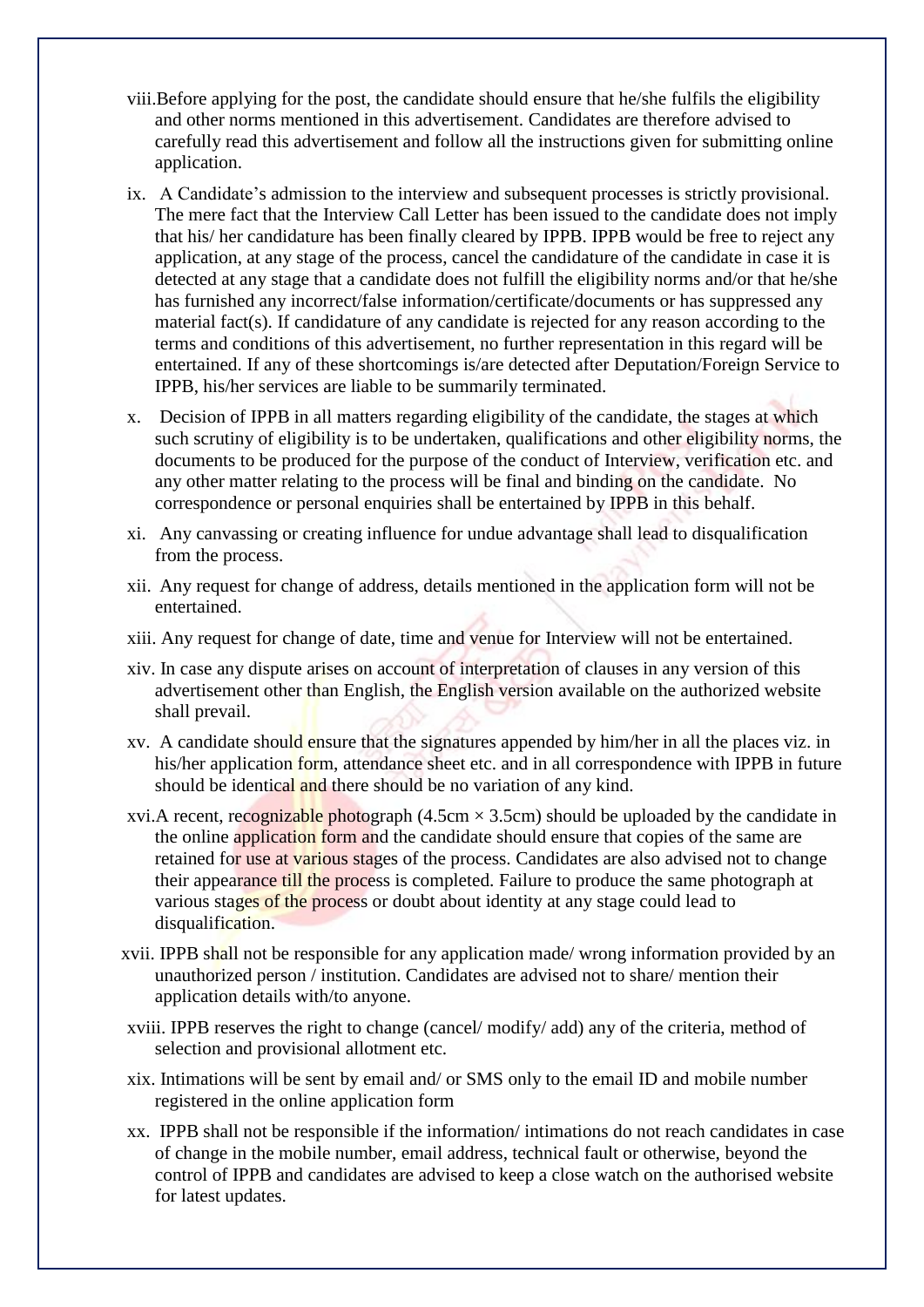xxi.Instances for providing incorrect information and/or process violation by a candidate detected at any stage of the selection process will lead of disqualification of the candidate from the selection process and he/she will not be allowed to appear in any IPPB recruitment process in the future. If such instances go undetected during the current selection process but are detected subsequently, such disqualification will take place with retrospective effect.

#### **6. ANNOUNCEMENTS**

All further announcements/ details pertaining to this process will only be published/ provided on IPPB authorised website<http://www.ippbonline.net/> from time to time.

#### **E. SELECTION PROCEDURE**

Selection will be made based on PERSONAL INTERVIEWS. A preliminary screening of applications may be carried out by the Bank, to shortlist eligible candidates to be called for interviews. Thus, merely applying would not automatically entitle a candidate to be called for the interview. However, Bank reserves the right to change / include any other selection process in addition to personal interviews, as deemed fit, at any time of the selection process.

> Sd/- **CHRO** IPPB Corporate Office, Speed Post Centre, Bhai Veer Singh Marg, New Delhi – 110 001 Date: 10/05/2018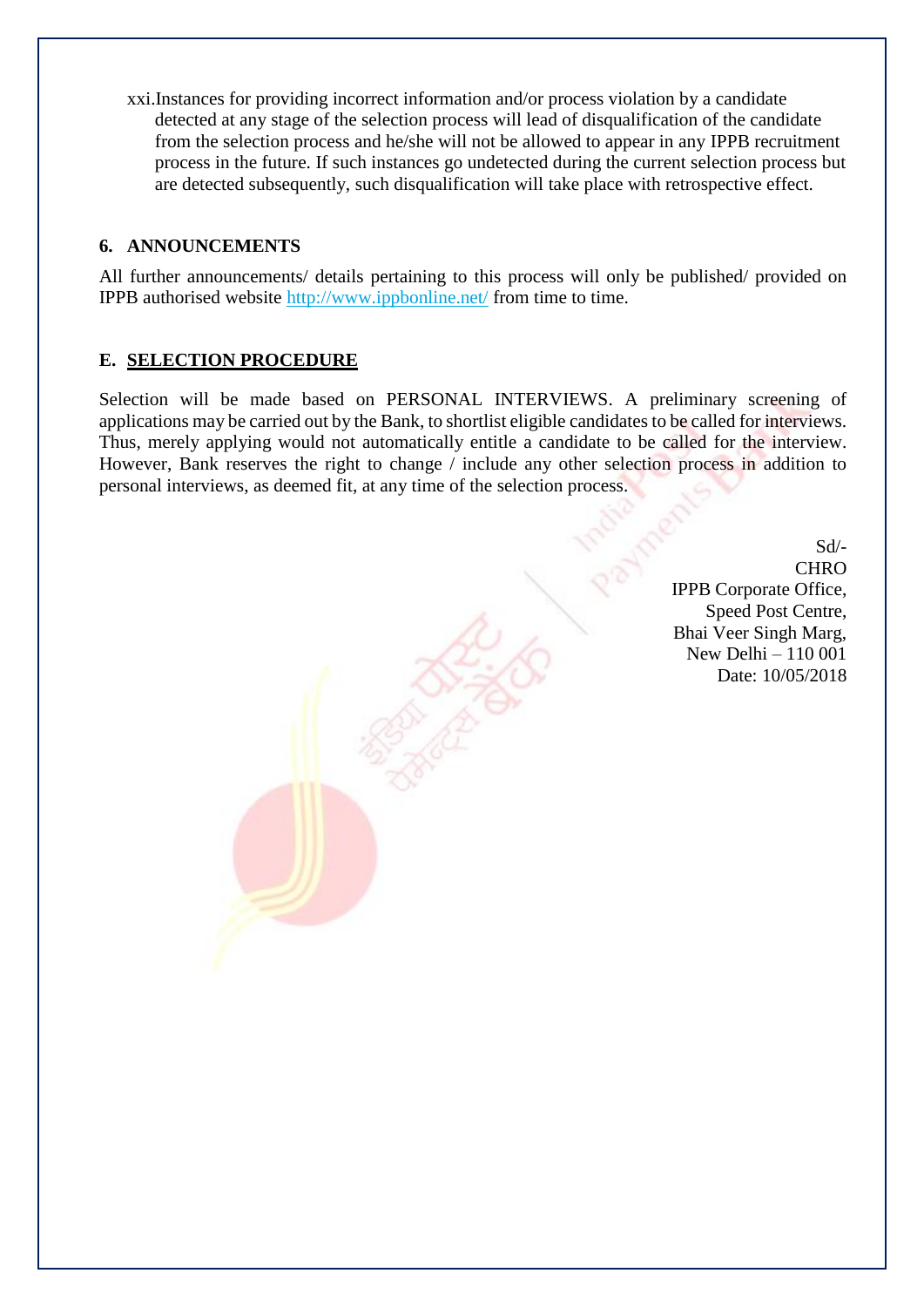# **Annexure – I PHOTOGRAPH (4.5 CM X 3.5 CM) & SIGNATURE**

Before applying online, a candidate will be required to have a scanned (digital) image of his/her photograph and signature as per the specifications given below.

#### **Photograph Image:**

- i. Photograph must be a recent passport style colour picture.
- ii. Make sure that the picture is in colour, taken against a light-coloured, preferably white, background.
- iii. Look straight at the camera with a relaxed face.
- iv. If the picture is taken on a sunny day, have the sun behind you, or place yourself in the shade, so that you are not squinting and there are no harsh shadows.
- v. If you have to use flash, ensure there's no "red-eye".
- vi. If you wear glasses, make sure that there are no reflections and your eyes can be clearly seen.
- vii. Caps, hats and dark glasses are not acceptable. Religious headwear is allowed but it must not cover your face.

viii.Dimensions 200 x 230 pixels (preferred).

- ix. Size of file should be between 20kb–50kb.
- x. Ensure that the size of the scanned image is not more than 50kb. If the size of the file is more than 50kb, then adjust the settings of the scanner such as the DPI resolution, no. of colours etc. during the process of scanning.

#### **Signature Image:**

- xi. The applicant has to sign on white paper with Black Ink pen.
- xii. The signature must be signed only by the applicant and not by any other person.
- xiii.The signature will be used to put on the Admit card and wherever necessary.
- xiv.If the Applicant's signature on the answer script at the time of the examination does not match the signature on the Admit card, the applicant will be disqualified.
- xv. Dimensions 140 x 60 pixels (preferred).
- xvi.Size of file should be between 10kb 20kb.
- xvii.Ensure that the size of the scanned image is not more than 20kb.
- xviii.Signature in CAPITAL LETTERS shall NOT be accepted.

#### **Scanning the photograph & signature:**

- xix.Set the scanner resolution to a minimum of 200 dpi (dots per inch).
- xx. Set Color to True Color.
- xxi.File Size as specified above.
- xxii.Crop the image in the scanner to the edge of the photograph/signature, then use the upload editor to crop the image to the final size (as specified above).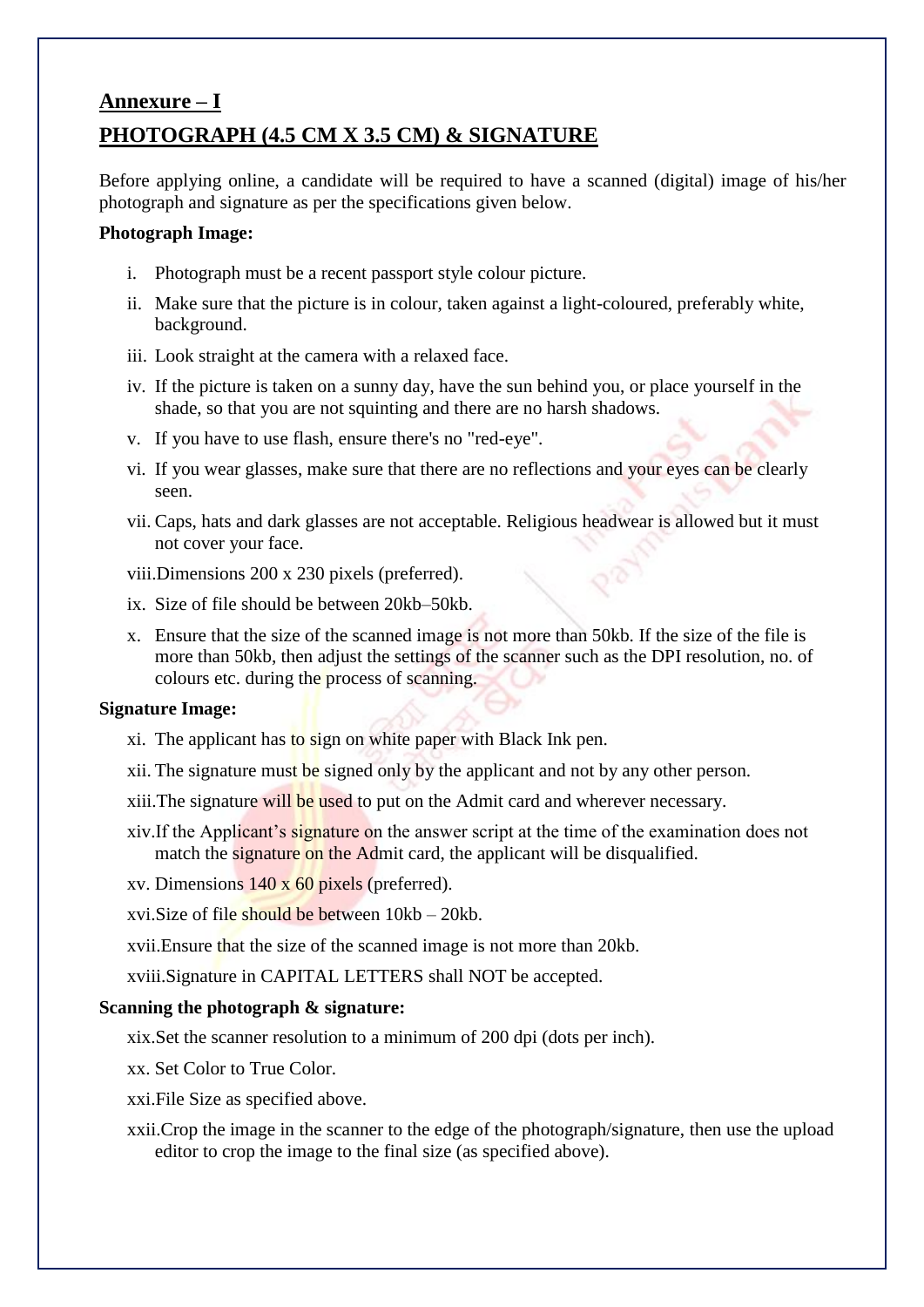xxiii.The image file should be JPG or JPEG format. An example file name is - image01.jpg or image01.jpeg. Image dimensions can be checked by listing the folder files or moving the mouse over the file image icon.

xxiv.Candidates using MS Windows/MSOffice can easily obtain photo and signature in

- xxv..jpeg format not exceeding 50kb & 20kb respectively by using MSPaint or MSOffice Picture Manager. Scanned photograph and signature in any format can be saved in .jpg format by using 'Save As' option in the File menu and size can be reduced below 50kb (photograph) & 20 kb (signature) by using crop and then resize option (please see above for the pixel size) in the 'Image' menu. Similar options are available in other photo editor also.
- xxvi.If the file size and format are not as prescribed, an error message will be displayed.
- xxvii.While filling in the Online Application Form the candidate will be provided with a link to upload his/her photograph and signature.

#### **Procedure for Uploading the Photograph and Signature:**

xxviii.There will be two separate links for uploading Photograph and Signature.

xxix.Click on the respective link "Upload Photograph / Signature".

xxx.Browse and Select the location where the Scanned Photograph / Signature file has been saved.

xxxi.Select the file by clicking on it.

xxxii.Click the 'Open/Upload' button.

xxxiii.Your Online Application will not be registered unless you upload your photograph and signature as specified.

#### **Notes:**

- xxxiv.In case the face in the photograph or signature is unclear, the candidate's application may be rejected. After uploading the photograph / signature in the online application form, candidates should check that the images are clear and have been uploaded correctly. In case the photograph or signature is not prominently visible, the candidate may edit his/her application and re-upload his/her photograph or signature, prior to submitting the form.
- xxxv.After registering online, the candidate is advised to take a printout of their system generated online application form.
- xxxvi.Candidate should also ensure that photo is uploaded at the place of photo and signature at the place of signature. If photo in place of photo and signature in place of signature is not uploaded properly, candidate will not be allowed to appear for the exam

Sd/- CHRO - IPPB Speed Post Centre, Market Road Bhai Veer Singh Marg, New Delhi – 110 001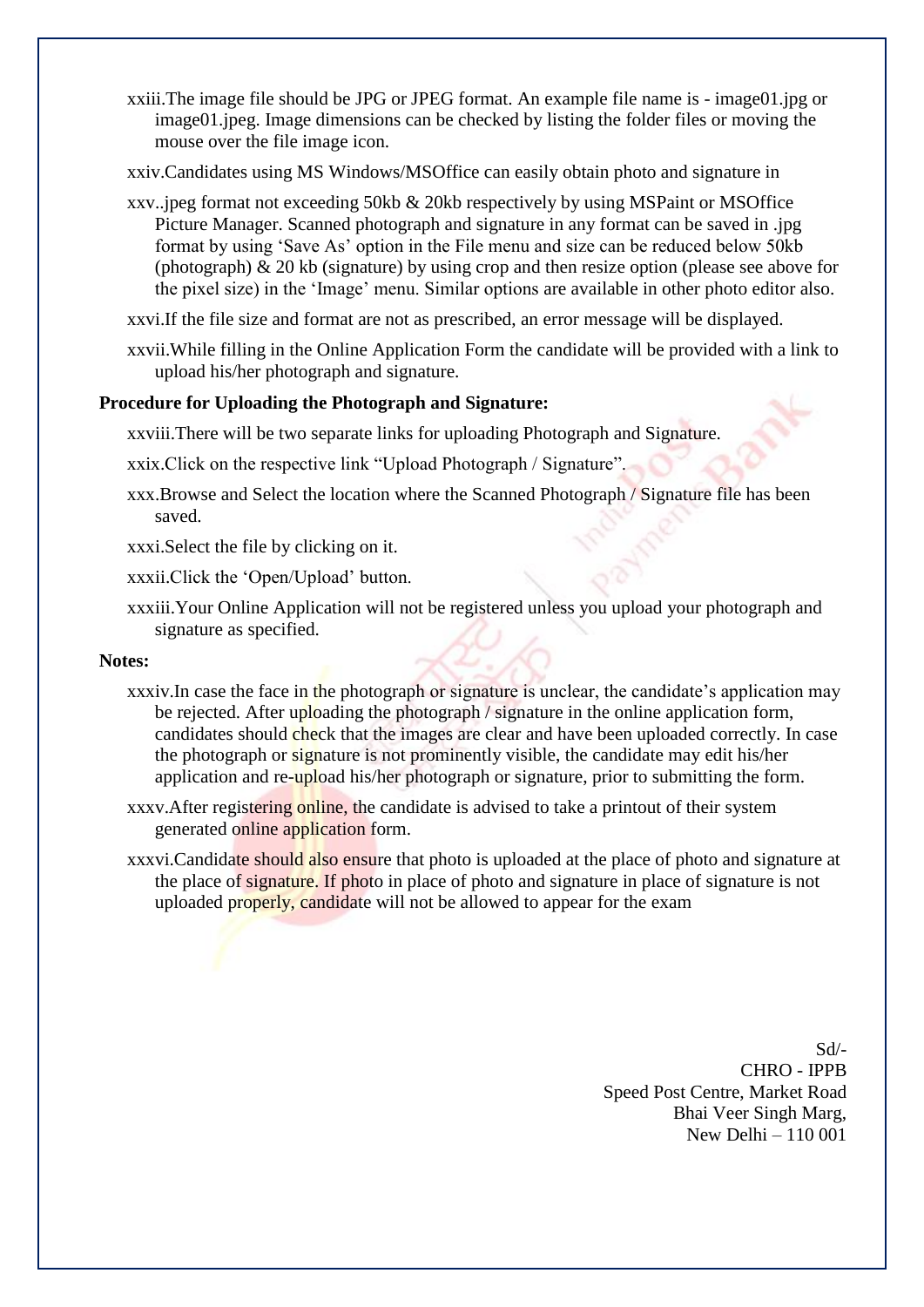## **Annexure-II**

## **Terms & Conditions of Deputation/Foreign Service/Engagement**

#### **Terms of deputation/foreign service for regular employees of DoP:**

The terms and conditions of Deputation/Foreign Service from DoP employees at various levels to different scales of IPPB shall be guided by the relevant sections of the DoP&T OM No. 6/8/2009- Estt (pay II) dated  $17<sup>th</sup>$  June 2010 and subsequent amendments by DoP&T except for the conditions which are mentioned as under.

### **Tenure of Deputation/Foreign Service:**

- The period of deputation/foreign service shall be 3 years extendable for a period of another year that is 4<sup>th</sup> year subject to the approval of the cadre controlling authority at respective levels of DoP's employee and CEO, IPPB.
- If IPPB wishes to retain DoP employees beyond the prescribed period of three years, it shall initiate action for seeking approval of DoP six months before the expiry of deputation/foreign service period. IPPB should not retain the DoP employees beyond the sanctioned terms unless prior approval of competent authority is obtained for further retention.
- There shall be no further extension beyond  $4<sup>th</sup>$  year and DoP employees shall automatically report back to the Department within one month of expiry of deputation/foreign service period, otherwise he/she will be deemed to be dismissed from the service without any disciplinary proceeding.
- IPPB shall ensure the DoP employees are relieved on the expiry of deputation/foreign service period.

#### **Repatriation:**

- Normally, DoP employees on deputation/foreign services to IPPB can be repatriated to Department of Post at the end of tenure.
- However as and when situation arises for premature repatriation of DoP employees from IPPB, his/her services can be returned after giving an advance notice of at least three months to DoP as well as to the employee who is being repatriated to DoP. The relevant records of the employees shall be returned to the Department at the time of repatriation.

#### **Leave Salary/Pension/NPS Contribution:**

- IPPB will reimburse leave salary and pension contribution to Department of Post in accordance with Government regulations. The deputation/foreign service order should clearly indicate the rate at which the amount will be reimbursed to the department.
- In case of employees covered under NPS, IPPB shall make matching contribution to the NPS account of the employees.

#### **Absorption:**

• There will be no absorption of employees on deputation/foreign service from Department of Post to IPPB unless decided otherwise.

#### **NBR/ Proforma Promotion:**

- The pay fixation of employees on deputation/foreign service from DoP to IPPB shall be governed by the rules as applicable in case of NBR/ Proforma promotion mutatis mutandis. IPPB will not consider proforma promotion for awarding any higher post.
- In case of any dispute between IPPB and DoP employees, the legal jurisdiction will be Delhi only.